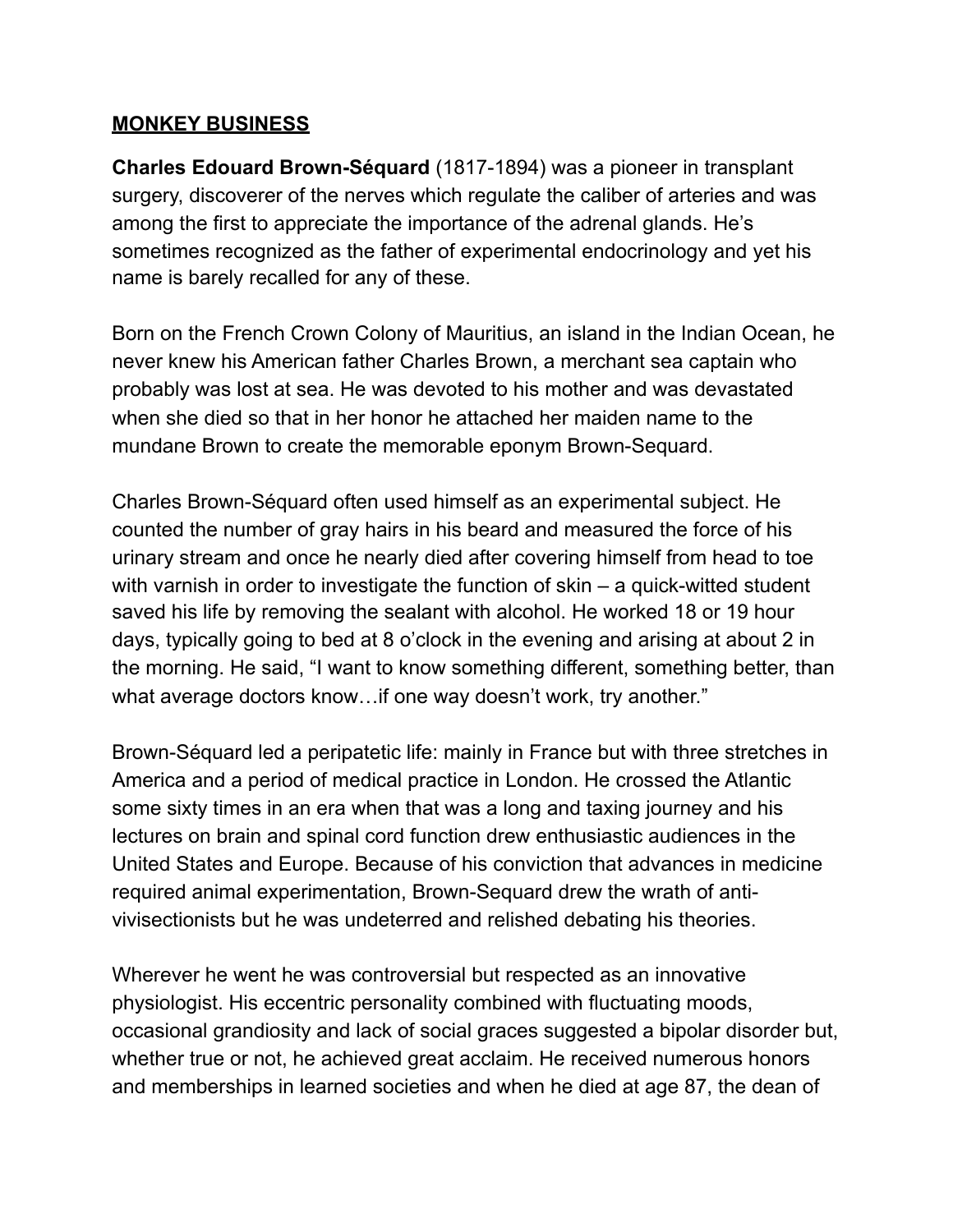Harvard Medical School, recalled, "If his reasoning power had equaled his power of observation he might have done for physiology what Newton did for physics." But why this qualification? How had Brown-Séquard's powers of reasoning failed him?

The answer was related to the fact that Brown-Séquard came to believe that if the internal secretions of a ductless gland from a living animal could be introduced into the blood of humans who were suffering from a lack of that secretion, important therapeutic effects would be obtained. All well and good but then he postulated that the testicles manufacture a substance which in some manner energizes the nervous system. Moreover, the weakness which accompanies old age might partially reflect loss of this energizing property - and all of this could be reversed by injecting a testicular extract.

In 1889 the 72 year old doctor read a paper at a scientific meeting in Paris that shocked the audience. He described how after preliminary studies in animals, he'd injected under his skin a solution prepared by grinding the testicles of dogs and guinea pigs. After a series of injections over a two-week period, he noted a marked increase in strength and stamina, improved mental energy and concentration and more regular bowel movements. He said, "All has changed, and I've regained the full force that I possessed." The effects persisted for about a month and then wore off.

To Brown-Séquard's dismay, the popular press had a field day distorting his words. The implications were spectacular and, inflamed by wild journalistic reports, the public contemplated sexual rejuvenation and longer life. Opportunists tried to replicate his method of injecting testicular extracts and reported remarkable effects: the paralyzed could walk, the lame threw away their canes and crutches, the deaf could hear and the blind see. A drug company pedaled an elixir called *Spermine* that included semen, calf's heart and liver and bull's testicles among other ingredients. Brown-Séquard was misquoted as having claimed that he'd discovered the "elixir of life."

No doubt he deluded himself, but Brown-Sequard made his data available for all to review and refused to endorse any commercial products capitalizing on his work. Although he'd only reported the mild non-specific effects of a tonic, in other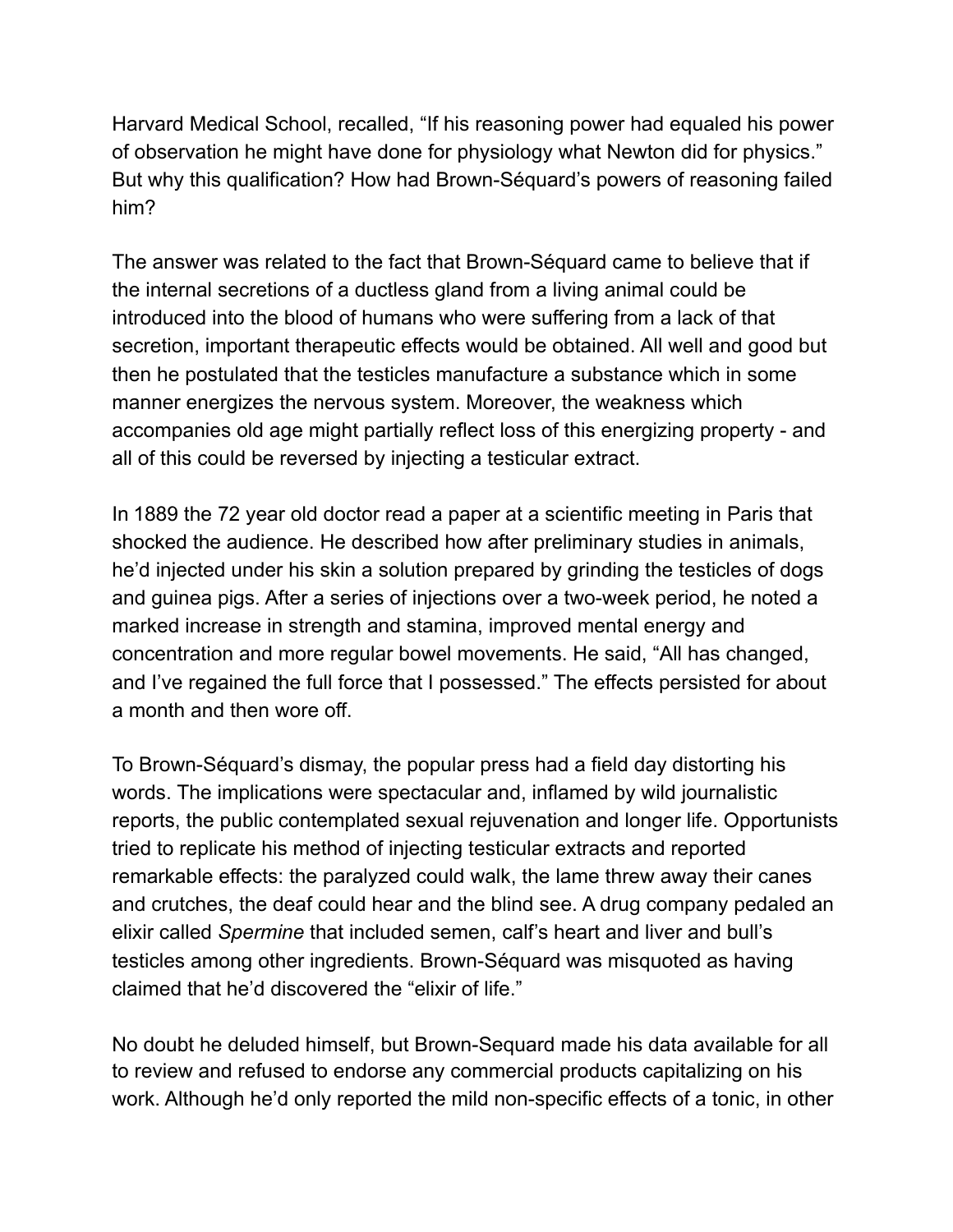hands when testicular extracts from rams and bulls failed to produce the hopedfor effects, he was ridiculed as a foolish old man and vilified as a charlatan. He'd provided testicular extracts to physicians at no charge so long as they would report their results to him. Some 1,200 doctors availed themselves of his offer and more than 1,600 cases were injected with testicular extracts - but with inconsistent results.

Charles Brown-Séquard died of a stroke about four years after his self-injections so evidently they hadn't extended his own life -- but his work opened a veritable Pandora's box. Testicular extracts may have failed to restore youthful vigor, but in due time even his critics acknowledged that outcomes of "organotherapy" were favorable for certain other conditions, e.g. hypothyroidism. Sober scientists theorized that organ extracts when combined with dietary and hygienic modalities could rejuvenate and extend life. Elie Metchnikoff, who worked in Paris with Louis Pasteur and in 1908 shared the Nobel Prize in Medicine, famously preached a lifestyle which featured Bulgarian yogurt and regular injections of animal sex glands.

**Serge Voronoff** a Russian-born naturalized French surgeon worked for a short time with Brown-Séquard but although he self-injected his mentor's "juice" there was no noticeable effect. However, he reasoned that, contrary to frequent injections, glandular transplants would allow prolonged hormone production and, after testing his theory on more than 500 rams, goats and a bull, Voronoff reported that older animals transplanted with younger animal's testicles regained size, strength and lost vigor - in effect, he'd created a race of super-sheep. In June 1920 Voronoff transplanted thin slices of chimpanzee and baboon testicle into the scrotum of a human. This was followed by forty more transplants on men of different ages and by 1923 Voronoff drew applause from 700 surgeons gathered at an international meeting in London when he explained that sex drive may improve, memory and concentration benefit and monkey testicles could keep a man healthy and active for a century and a half -- at which time he would simply collapse! He charged exorbitant fees

In later years Voronoff claimed that science was close to creating a race of supermen and superwomen; although the female had "a more complicated physique" he predicted that by grafting monkey thyroid, pituitary and ovary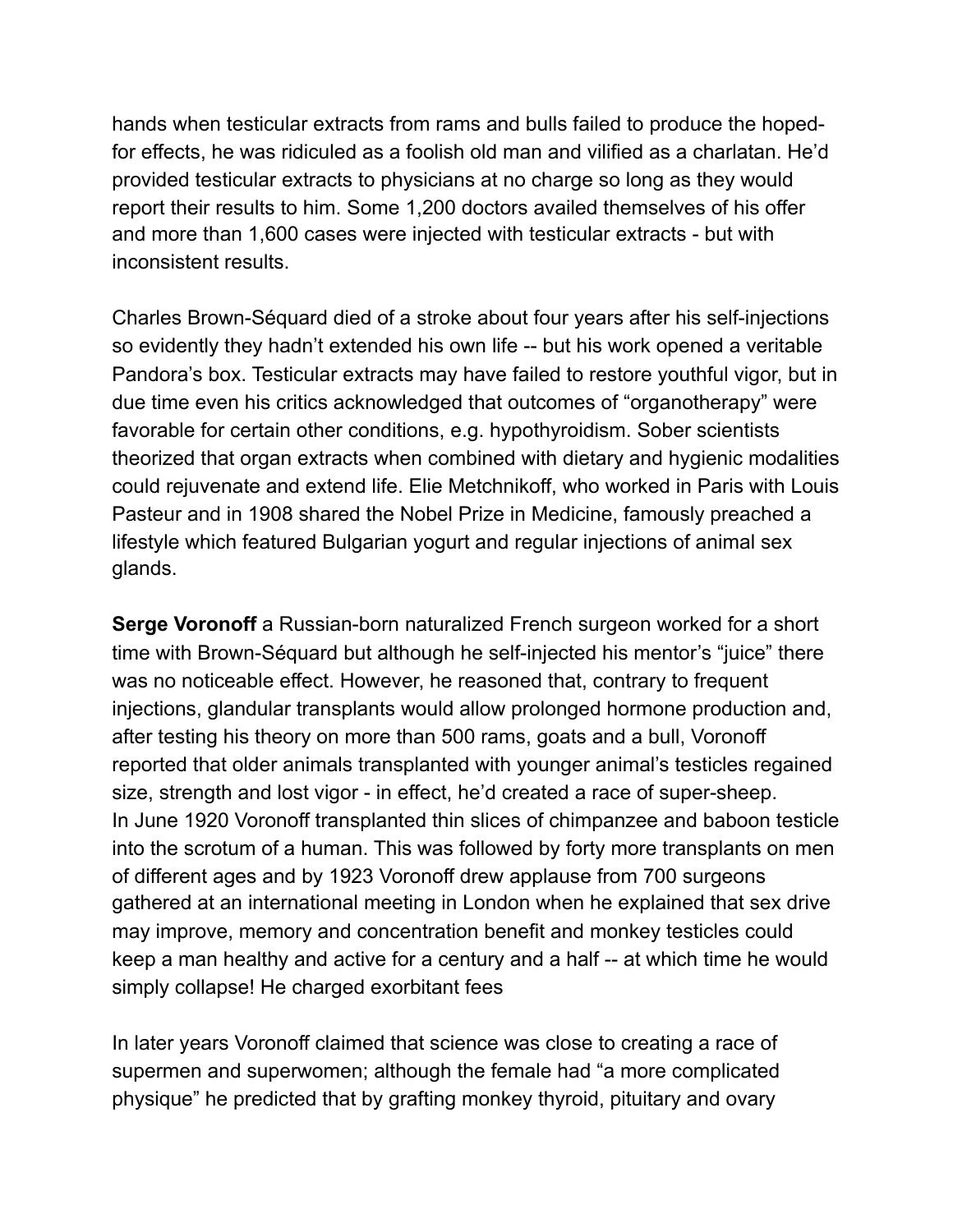women could live to 150. He even tried reversing the process, transplanting a woman's ovary into Nora, a female monkey and then inseminating Nora with human semen but with no success – nevertheless, a novel was written about "Nora, the Monkey Turned Woman."

Celebrities and athletes clamored for monkey glands. In addition to transplanting chimp testicles to men, he did the same for women using ovaries. He declared, "I dare assert that the monkey is superior to man by the sturdiness of its body, the quality of its organs, and the absence of those defects, hereditary and acquired, with which the main part of mankind is afflicted." Newspapers breathlessly reported that he even transplanted the testicles of executed criminals into millionaires. In 1920 he wrote, "The sex gland stimulates creative activity as well as muscular energy and amorous passion. It pours into the stream of the blood a species of vital fluid which restores the energy of all the cells and spreads happiness." He insisted that any romantic improvements were just a side-effect of a transformation that healed the patient's entire being - a process that he called "rejuvenation."

Between the 1920s and 40s, more than 2,000 patients from all over the world had received monkey testicles. Voronoff married a wealthy American (Evelyn Bostwick) and his clientele were drawn from the wealthy international set. Before long the glands were in short supply and in order to keep up with demand Voronoff opened a chimpanzee breeding center in a chateau that he bought on the Italian Riviera (Grimaldi.) He declared that it would be a great factory designed to supply "spare parts" for the human machine. Many celebrities visited - among them the opera star Lilly Pons who reportedly once got too close to a cage and was kissed by an ape.

Serge Voronoff had a magnetic personality and was a natural showman although he objected to being compared to Barnum. He led a lavish Parisian lifestyle, renting a whole floor of one of the fanciest hotels where he put up valets, chauffeurs, secretaries and two mistresses. But alas, the anticipated results were illusory, the monkey business gradually fell off and, inevitably, fame was followed by ridicule. Although Voronoff quit performing the procedures around 1930 he continued to proselytize and do research at Castle Voronoff. When World War II broke out he was safe in the United States and when he returned to France after the war he found that his castle was destroyed by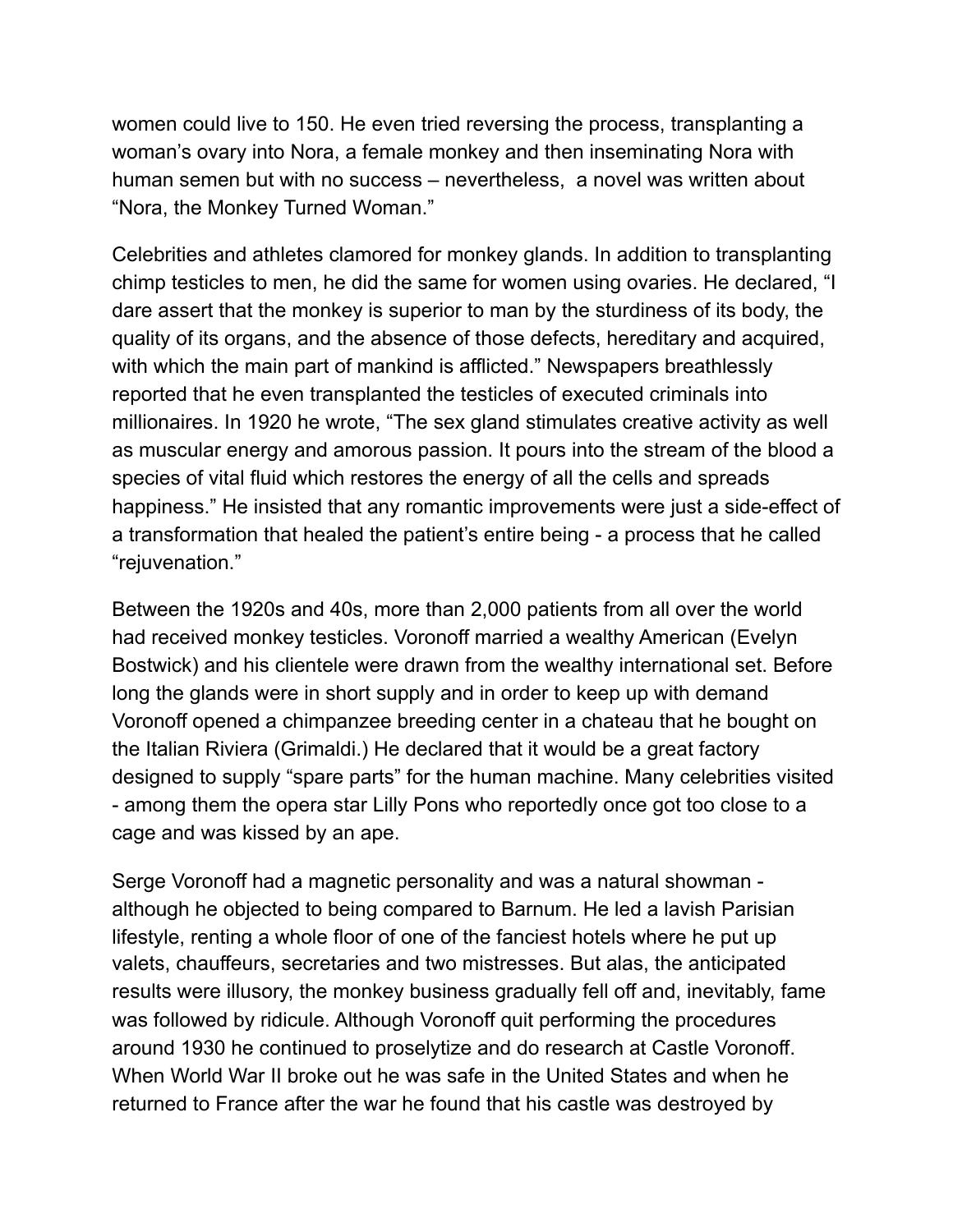bombing. By the time the mad scientist died in 1951 he was long forgotten.

Nevertheless, some of Serge Voronoff's ideas were correct. He wrote "there is no doubt that the surgery of the future will consist largely in preserving and, when necessary, replacing the glands of the human body, in order to preserve life, vigor and health…Does any scientific discovery of the ages exceed this in its importance to the individual and the race?" He predicted that like with the thyroid and adrenal, the mysterious testicular substance someday would be discovered obviating the need for transplants from a different species. Indeed testosterone was isolated in 1935 and nowadays it is promoted as enthusiastically as monkey glands once were, perhaps even more so - although the benefits remain doubtful.

 Viennese physiologist **Eugen Steinach** also was familiar with Brown-Séquard's work and believed that gonadal secretions were responsible for sexuality both in males and females, he developed the so-called "Steinach Operation" which was merely a unilateral vasectomy. He theorized that "secretions associated with ejaculation" would back up throughout the body and that ligating the vas deferens on one side would cause compensatory increased hormone production on the other side. The result would be increased vigor and sexual potency, hair growth, improved eyesight and reversed senility in men. For women the same benefits could be achieved by radiating their ovaries. Whereas Voronoff had promised that his procedures "would turn grandmothers into debutantes," Steinach more modestly acknowledged, "We cannot transmute an old hag into a giddy young damsel…but under certain circumstances, we can stretch the span of … usefulness, and enable the patient to recapture the raptures, if not the giddiness, of youth."

Steinach began operating on wealthy patients in 1920 and three years later an famous scientist (Ernest Starling) cautiously reported to the Royal College of Physicians in London:

*[Steinach] claims to have produced an actual rejuvenation in man, and thus to have warded off for a time senility with its mental and corporeal manifestations. Further experiments and a longer period of observation*  are necessary before we can accept these results without reserve, but it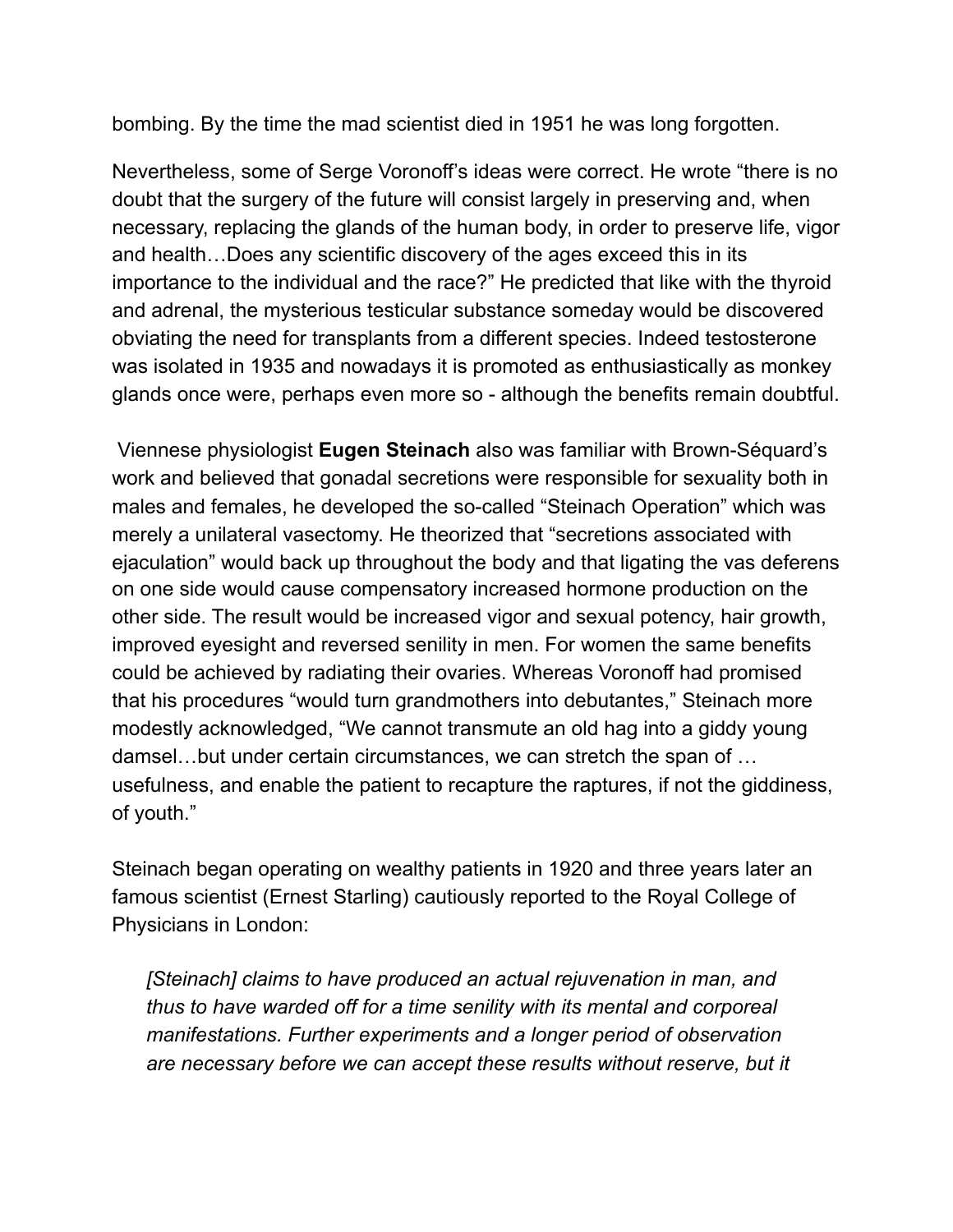*must be owned that they are perfectly reasonable and follow as a logical sequence many years' observations and experiments in this field.* 

Naturally, people clamored for the procedure or similar approaches. Women received unilateral ovarian radiation for the same reasons and within a few years most major American and European cities boasted vasectomy specialists. The names of the famous rejuvenators became a verb: men confided that they'd been "Steinached" or "Voronized." The aging Irish poet William Butler Yeats lauded his "second puberty" and claimed that his creative power – both literary and sexual – had been restored.

Sigmund Freud was less enthusiastic. The 67 year old psychiatrist had a vasectomy performed in 1923 by one of Steinach's associates (Steinach was not a surgeon and others performed the operations.) Freud already was undergoing surgeries for his oral cancer and hoped that being Steinached might prevent recurrences as well as improve his general condition and capacity for work - and also his "sexuality." But some eight months after the operation, Freud wrote to a friend, "I have felt nothing reassuring from the effects of the Steinach operation."

Both Voronoff and Steinach were Jewish but, fortuitously, neither was in France or Austria when World War II began so they survived. When celebrating his 81st birthday in 1942 Eugen Steinach reported, "I'm spiritually feeling many years less than my mathematical age." He died two years later at age 83. Voronoff outlasted him, dying in 1951 at age 87.

Swiss surgeon Paul Niehans was a true believer and established a clinic where he injected animal cells into humans. His patients included Pope Pius Xii, King Ibn Saud, Konrad Adenauer, Charlie Chaplin and Noel Coward. When Coward noted that the labs herd of sheep included a single black one, he said, "I see the doctor is expecting Paul Robeson."

Drs. Brown-Sequard, Steinach and Voronoff all resented criticisms that they were frauds and no doubt their misguided human experiments opened the door for subsequent advances in endocrinology and hormone replacement therapy. Science often gets things wrong because it's shaped by the time and place in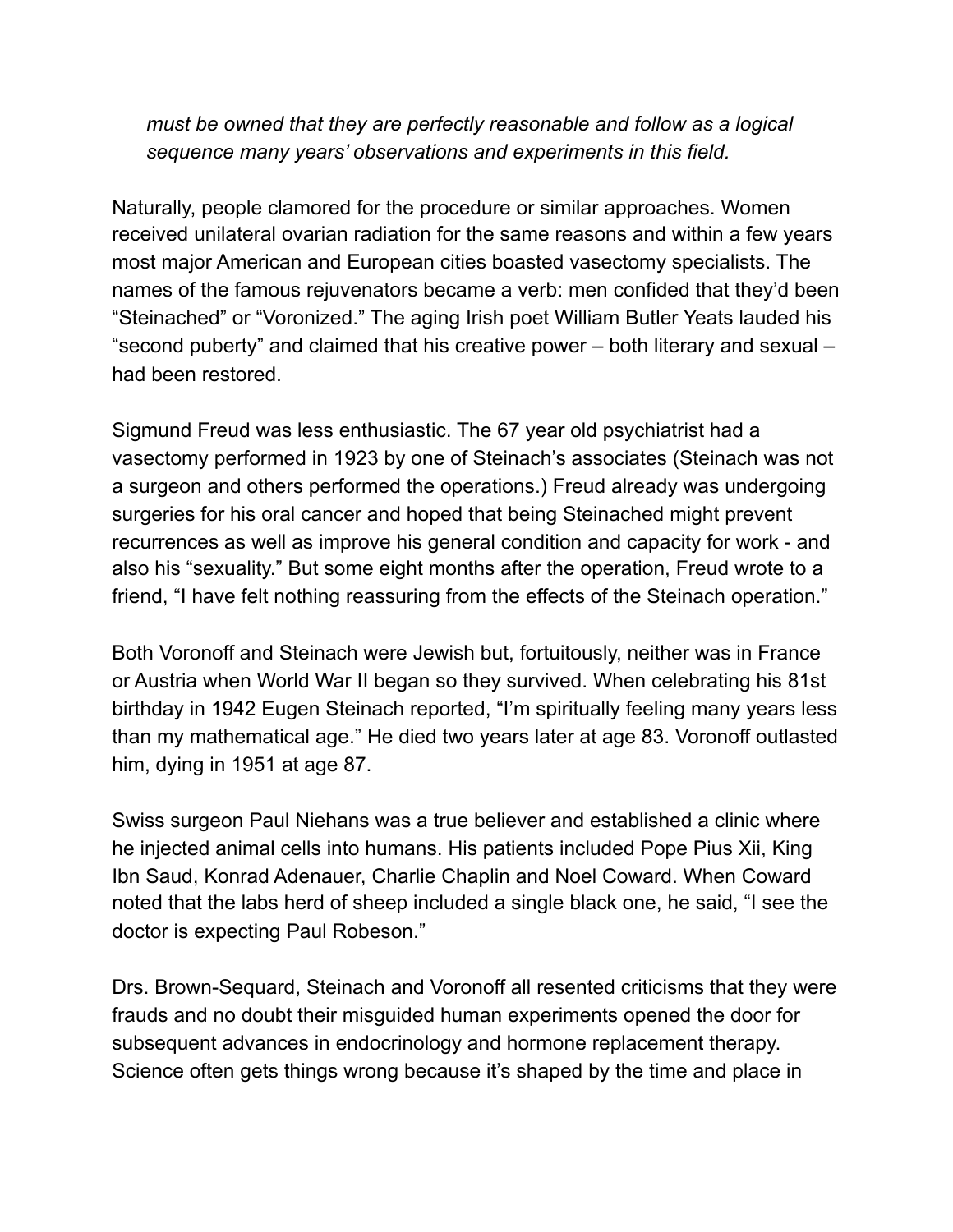which scientists work and although they all made mistakes which in retrospect seem foolish, in the end they were on to something.

An American from rural Kansas **John Romulus Brinkley** *also* was on to something - but up to no good! He took notice of the French craze for glandular rejuvenation and during the 1920s and 30s he became one of the most famous and richest men in American. Although he had a phony medical degree "Doc" Brinkley was a huckster who promoted himself to the gullible as "the people's doctor." He grew up dirt poor but lived like a prince and hobnobbed with royalty. The basis of his phenomenal success was testicles - not monkey's but goat's. The self-styled "Ponce de Leon of Kansas" advertised that if a man used his products he would become "the ram that am for every lamb." He said that goat glands could work wonder on 27 different conditions but cautiously claimed only 95% success.

Doc Brinkley had "balls" - plenty of them - but he didn't bother actually grafting goat testicles - he'd merely drop them into a man's scrotum where he alleged they'd become "humanized." He charged \$750 for goat glands but \$5,000 if you wanted real human testes. Although he soaked the rich, this Robin Hood didn't give back to the poor - there were no freebies. The near destitute could mailorder a Special Gland Emulsion for \$100 that could be self-administered using a rectal syringe. Doc Brinkley was a marketing genius and shamelessly promoted himself on his own powerful radio station that was located over the border in Mexico. From there he'd diagnose call-ins sight unseen and then sell them unnamed drugs at exorbitant prices.

When government watchdogs got too close for comfort, the Doc decided to join them and twice narrowly failed to win the governorship of Kansas. Apparently, establishment politicians fixed the votes against him (sound familiar?) He flew his own airplane from place to place spreading the message of redemption and rejuvenation and even considered a run for president of the United States. However, he felt himself betrayed by enemies and took to evangelism. In one sermon he said, "I had rather save a soul than be president of the United States or even king of the world."